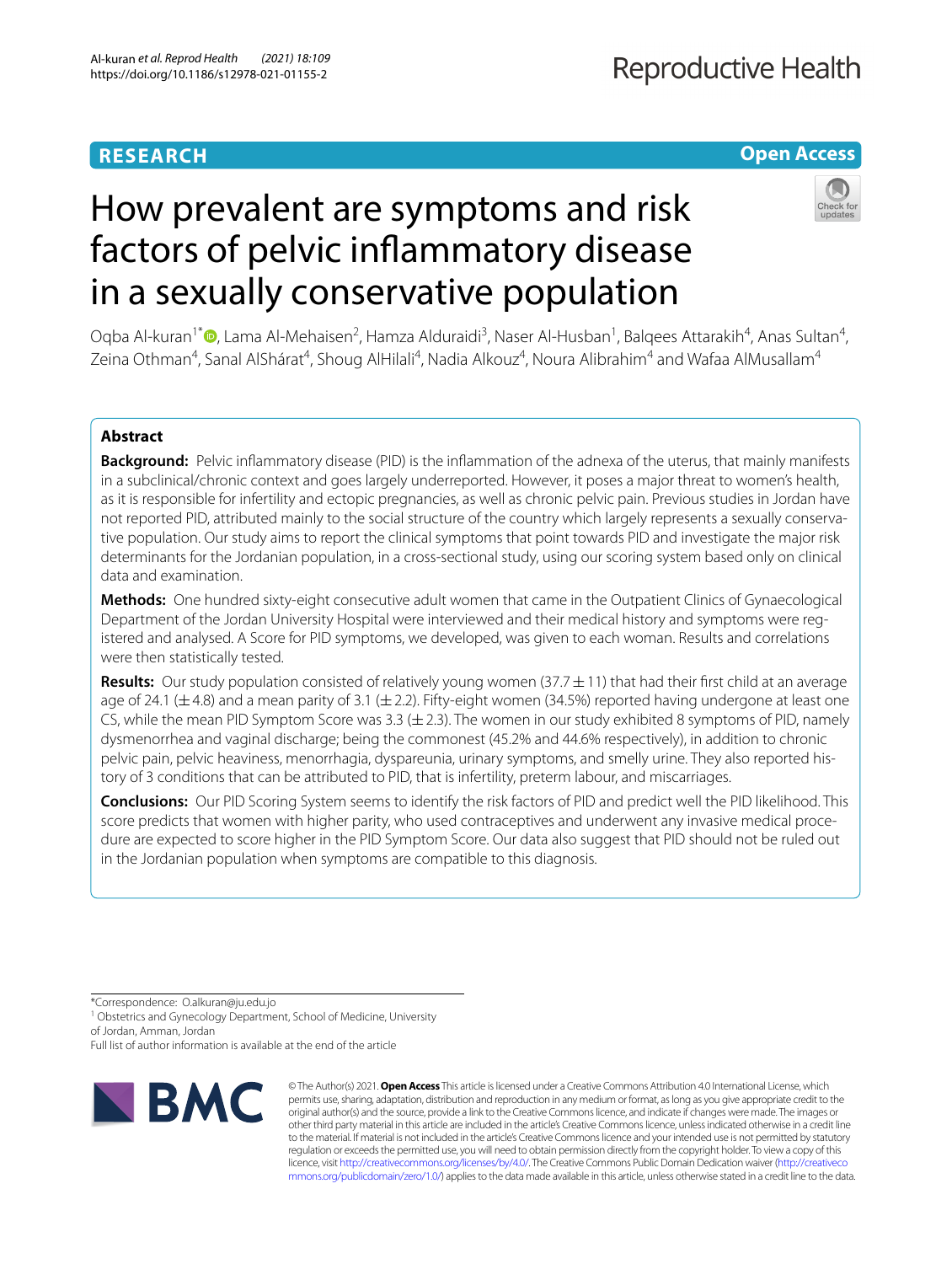# **Plain language summary**

As a sexually conservative country, Jordan is thought to have a low prevalence of pelvic infammatory disease. The prevalence of STD pathogens is very low, however many patients present symptoms of PID, so we randomly interviewed 168 healthy participants and investigated symptoms related to PID. Surprisingly the percentage of participants who had symptoms of PID was high, reaching up to 64% for some symptoms. We then created a PID symptom score; where every symptom gets one mark (1–11), and tested it for association against independent factors. As a result, it can be predicted that a woman with higher parity, who used contraceptives, and underwent E & C, D & C, HSG, or Hysteroscopy is expected to score higher in the PID Symptom Score.

This result draws the attention to PID incidence in similar conservative communities, and therefore further research is needed to confrm the prevalence of PID and identify the causative factors.

**Keywords:** Pelvic infammatory disease (PID), Women's health, Infertility, Contraceptives, Chronic pelvic pain, Jordan

# **Background**

Pelvic infammatory disease (PID) is the infammation of the adnexa of the uterus, namely the uterus, the fallopian tubes, the ovaries, and the pelvis. It is caused by persistent pathogenic infections that permits the microorganisms to ascend from the initial infection point (the vagina and the endocervix) to the endometrium or beyond [\[1](#page-5-0)]. It presents a range of clinical manifestations from totally asymptomatic to endometritis, parametritis, tubo-ovarian abscess, salpingitis, oophoritis, pelvic peritonitis, perihepatitis (Fitz–Hugh–Curtis syndrome) and even ovarian carcinogenesis [[2\]](#page-5-1). PID is the cause of about 30% of infertility cases and 50% of ectopic pregnancies, therefore it presents a signifcant public health and economic burden, for women in the reproductive age [[3\]](#page-5-2).

Despite its obvious importance in women's health, the prevalence of PID is unclear because it is largely underreported, either because it is asymptomatic or with mild symptoms [\[4](#page-5-3)] or because of social and ethical constraints. Due to financial and technical difficulties, PID prevention programs based on pathogen screening are not available or reliable in many countries, thus the actual burden of PID may be even greater than anticipated [[5\]](#page-6-0). A self-reporting USA survey, in 2013–2014, estimated the PID incidence to 4.4% [\[6](#page-6-1)], a slight decline from previous reports [\[7](#page-6-2)]. USA currently runs a preventive program against chlamydia and gonorrhoea infection in adolescents, to help prevent PID, but questions are raised on whether youngsters might be willing to participate [[8\]](#page-6-3).

The identification of the pathogen responsible for PID is hampered by the imprecision in diagnosing PID, the difficulty in sampling the upper genital track  $[9]$  $[9]$ , the frequent super-infection  $[10, 11]$  $[10, 11]$  $[10, 11]$  and the difficulty of identifying the pathogen [\[12](#page-6-7)]. Present data suggest that *N. gonorrhoeae*, *C. trachomatis* and/or *M. genitalium* are present in about 30% of PID cases [\[6](#page-6-1), [13\]](#page-6-8) and Bacterial Vaginosis-associated or urogenital pathobiontic bacteria (i.e. *S. agalactiae*, *Staphylococcus aureus* and Enterobacteriaceae) in about 70% of cases [\[14\]](#page-6-9). Some BV-associated

organisms seem to be associated with PID, whereas others not  $[15]$  $[15]$ .

While the incidence of PID is correlated strongly with the prevalence of sexually transmitted diseases, a fraction of the infections might be of endogenous origin. The use of intrauterine contraceptive devices and abortions procedures, even legal ones, contribute to the higher occurrence risk. A study in India linked the low socioeconomic status, illiteracy, the use of intrauterine device, the number of sexual partners and the young age of marriage with the increased occurrence of PID [[3](#page-5-2)], while in Nigeria PID is associated with polygamy practices [\[16](#page-6-11)]. Therefore, it is obvious that local traditions and practices may afect the actual prevalence and the reporting of the disease.

Jordan is an Islamic conservative country and sexuality is not encouraged outside wedlock. Therefore, it is not surprising that chlamydial infection is exceptionally low in Jordan, reaching 4.6% among symptomatic patients with urethritis, of both sexes [\[17\]](#page-6-12). An even older thesis estimated the *C. trachomatis* infection to 5.7% in men and  $3.3\%$  in women [[18\]](#page-6-13). This is markedly lower than Western more liberal societies, where the chlamydial infection can reach as high as 39.3% in adolescent men and 11.1% in women in USA [\[19\]](#page-6-14). A USA report of the staggering 19.5% prevalence of PID in a cohort of adolescent females presenting to an urban emergency with abdominal or genitourinary complaints, shows the impact on western youth [\[20\]](#page-6-15). However, there is a rarity of PID reporting in Jordan, and an older seven-year report about ectopic pregnancy did not show any relevant PID aetiology  $[21]$  $[21]$  $[21]$ . In this study we attempt to investigate the amplitude of PID symptoms in Jordan's women and to assess the relation of those symptoms to potential causative conditions, such as uterine instrumentation.

The aim of the present study is to provide the means of assessing PID occurrence in the Jordanian community. We developed a PID scoring system based on clinical symptoms and medical history, in order to facilitate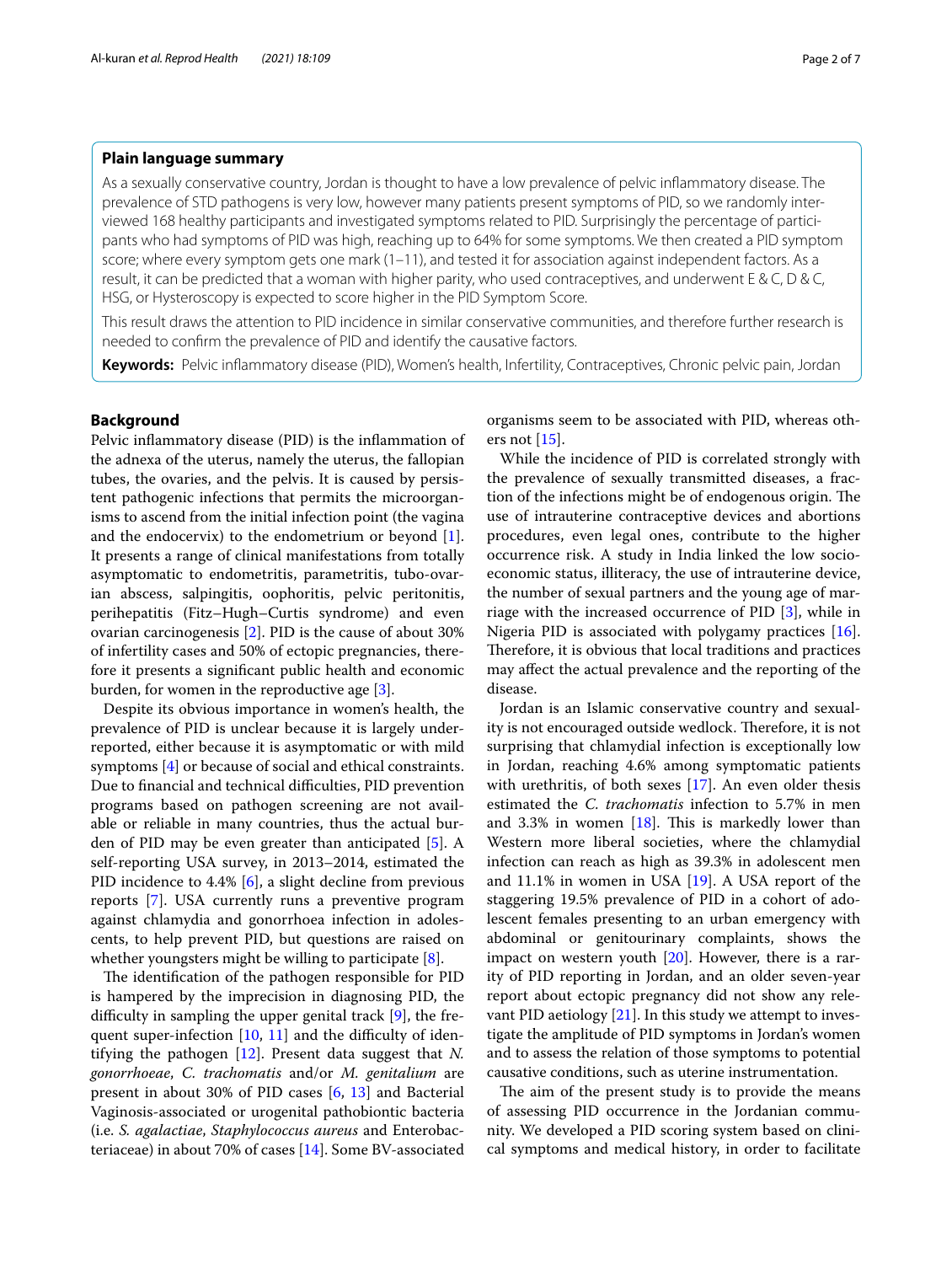the PID diagnosis, without any elaborate further testing. The purpose of this Scoring is to identify the high PID-risk women and provide an adequate triage system for women at risk in the Outpatient Clinics in Jordan. This triaging can help in designing an effective intervention that can minimize the occurence and developing a model that can act as a decision support system to better national health care.

# **Methods**

# **Study design**

This is a cross-sectional observational study conducted between August 2019 and March 2020. Patients included in this study were consecutive women that came to the Outpatient Clinics of Gynaecological Department of the Jordan University Hospital (JUH), Amman/Jordan, either as patients or visitors. This study focuses on the PID symptoms' range and risk factors, in the Jordanian population.

## **Study population**

One hundred sixty-eight (168) non-pregnant married or previously married Jordanian women (i.e., sexually active), aged 18 years old and above were included in the present study.

# **Inclusion criteria**

The inclusion criteria required women to provide an informed written consent to participate in the study. They had to be 18 years old or above, confrmed non-pregnant, with no known history of previous genital infections. It is worth noting that, during this study, none of the participants reported having a prior PID diagnosis.

## **Exclusion criteria**

Given that our focus was the previously undiagnosed PID cases, we focus on healthy participants with no other health conditions, pregnancy included. Exclusion criteria were patients that refused to participate, underage women, pregnant women regardless of their age, as pregnancy can manifest some genital symptoms that can confound our PID fndings. Moreover, patients that had a recent (less than 6 months) history of miscarriage or childbirth, were also excluded, as they are more likely to have PID already and could skew our results.

# **Data collection and questionnaire**

The data were collected using an electronic structured questionnaire flled by eight researchers, that participated in this study, during a short interview in the Outpatient Clinics. The questionnaire contained an informed consent form and medical history questions in three sections. The first section contained the demographic data, namely personal information such as name (optional), mobile phone (optional), date of birth and marriage age. Personal information was collected to be able to contact the women about a summary of this study's results, if they were interested. In this frst section, general obstetric details were recorded including parity and age at frst birth. The second part contained the PID symptoms and complication including chronic pelvic pain, pelvic heaviness, dysmenorrhea, menorrhagia, dyspareunia, vaginal discharge, recurrent miscarriage, and infertility. The third portion contained some known predisposing factors such as lower pelvic surgeries including Caesarean Section (C/S) and Appendectomy, Dilation and Curettage (D&C), in vitro fertilization (IVF), Intracytoplasmic Sperm Injection (ICSI), use of intrauterine contraceptive device (IUCD), hysterosalpingography (HSG) and hysteroscopy.

The questionnaire was assessed and modified within the context of the outpatient clinic but has not been validated for the general population. This study is the first step for national validation and general implementation.

## **Study tool‑PID scoring system**

The PID scoring was done by adding a mark for each positive response to the list of the known PID symptoms and complications, reported above. The score can range from 0 (no symptoms) to 11 (exhibiting all symptoms). Therefore, the higher score means that more symptoms are present for each participant.

Data were extracted to excel fles and analysed statistically using SPSS software. Analysis included descriptive statistics (percentages and means) and correlation statistic (regression analysis).

#### **Ethical considerations**

This study was approved by the Ethical Review Committee (ERC) of the Faculty of Medicine at the University of Jordan and the Institutional Review Board (IRB) at Jordan University Hospital.

Data collection was conducted inside a private clinic room and the women were asked for consent to participate in the research, before gathering their data. Confdentiality of the data was assured, the study aim was explained, and participants signed the consent. The names and other identifiers were covered and not divulged to researchers involved in the data analysis.

# **Results**

#### **Demographic data**

Our study population consisted of 168 Jordanian women aged between 19 and 66 years, with a mean age of 37.7 years  $(SD=11)$ . Their age of marriage ranged from 12 and 40 years old, with a mean marriage age of 22.9 years old  $(SD=5.1)$ . The age upon their first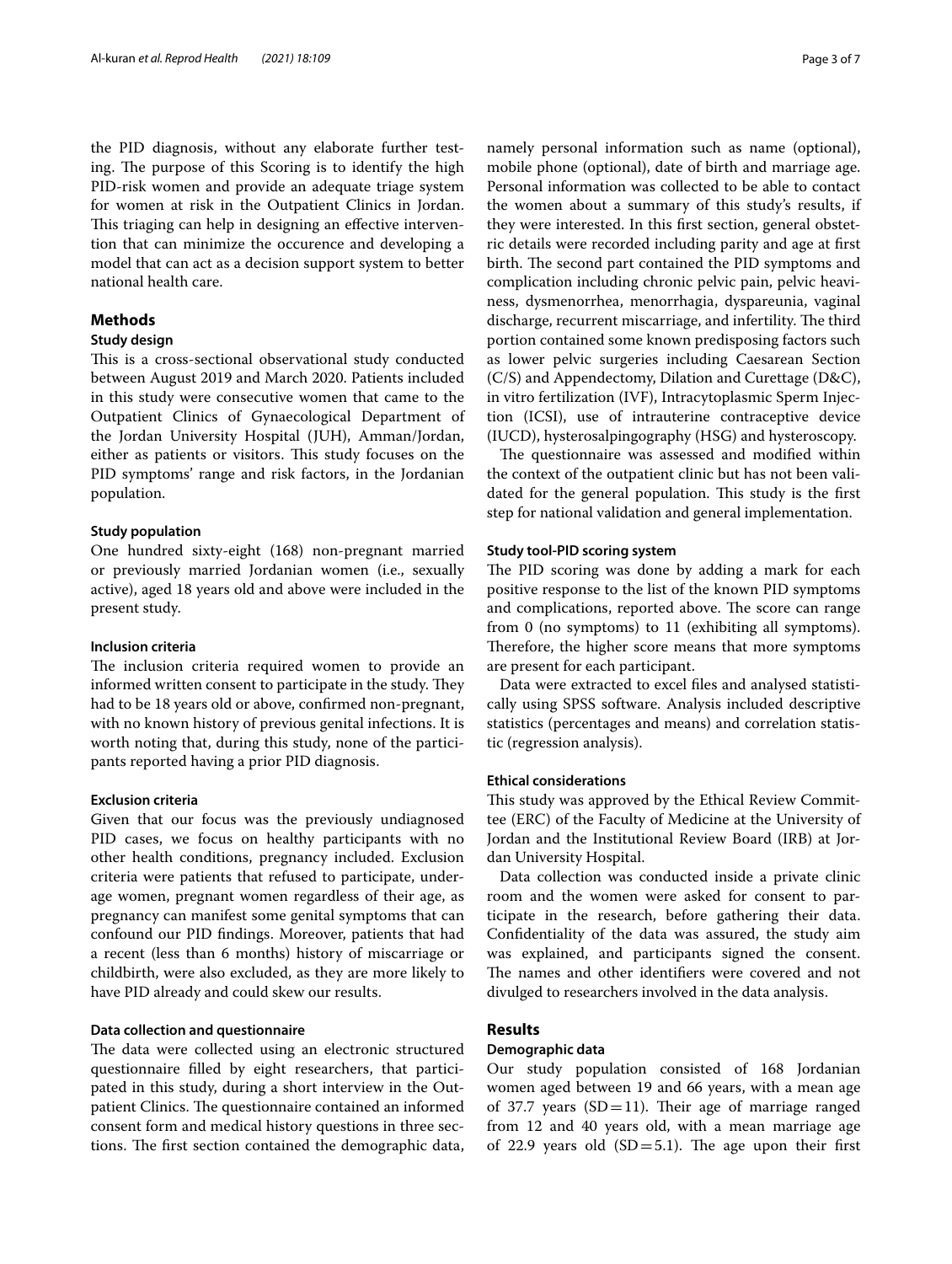childbirth ranged between 15 and 41 years old, with a mean age of 24.1 years old  $(SD=4.8)$  and a mean parity of 3.[1](#page-3-0) (SD = 2.2). Table 1 summarizes the demographic data of the women studied. Most of the women (82.7%) were pre-menopausal and the majority were married (96.4%) at the time of data collection. Most women had less than 3 children, with the one child being more frequent, but this is expected, given the young age of the women participating.

Fifty-eight women (34.5%) reported having undergone at least one CS. Of whom, 23 reported having CS only once, 18 women had CS twice, 8 women had CS three times, 6 women had CS four times, and 3 women reported having CS more than four times. Seventy-two women (42.9%) reported experiencing at least one miscarriage. Of whom, 44 women had miscarriage once, 16 women had miscarriage twice, 7 women had miscarriage three times, and only 5 women had more than three miscarriage experiences.

# **Prevalence of PID symptoms**

The women in our study exhibited 8 of the most common symptoms of PID, namely chronic pelvic pain, pelvic heaviness, dysmenorrhea, menorrhagia, dyspareunia, vaginal discharge, urinary symptoms, and smelly urine, and reported history of 3 conditions that can be attributed to PID, that is infertility, preterm labour, and miscarriages. Table [2](#page-3-1) shows the prevalence of each of

<span id="page-3-0"></span>

|  | <b>Table 1</b> Demographic characteristics ( $N = 168$ ) |  |  |  |
|--|----------------------------------------------------------|--|--|--|
|--|----------------------------------------------------------|--|--|--|

| No.            | %     |
|----------------|-------|
|                |       |
| 162            | 96.4  |
| $\overline{4}$ | 2.40  |
| $\overline{2}$ | 1.20  |
|                |       |
| 110            | 65.50 |
| 23             | 13.70 |
| 18             | 10.70 |
| 8              | 4.80  |
| 6              | 3.60  |
| 6              | 3.60  |
|                |       |
| 96             | 57.10 |
| 44             | 26.20 |
| 16             | 9.50  |
| $\overline{7}$ | 4.20  |
| 5              | 3.00  |
|                |       |
| 139            | 82.70 |
| 29             | 17.30 |
|                |       |

<span id="page-3-1"></span>**Table 2** Prevalence of PID symptoms

|               | Symptom             | Prevalence % |
|---------------|---------------------|--------------|
|               | Dysmenorrhea        | 45.2         |
| $\mathcal{P}$ | Vaginal discharge   | 44.6         |
| 3             | Miscarriage         | 42.9         |
| 4             | Menorrhagia         | 29.8         |
| 5             | Dyspareunia         | 26.8         |
| 6             | Urinary symptoms    | 26.2         |
|               | Smelly urine        | 23.8         |
| 8             | Chronic pelvic pain | 13.7         |
| 9             | Pelvic heaviness    | 13.1         |
| 10            | Preterm labour      | 12.5         |
| 11            | Infertility         | 7.7          |

these symptoms and conditions, ranked from the most to the least prevalent. Dysmenorrhea and vaginal discharge were the most common symptoms afecting more than 40% of women, while dyspareunia; a symptom closely related to PID, afected more than a quarter.

A score for PID symptoms was then computed for each woman, giving her an overall PID Symptom Score between  $(0-11)$ . The mean of the PID Symptom Score was 3.3 (SD = 2.3), ranging from 0 to 11, and was tested against a variety of independent factors, using the independent-sample t-test. As shown in Table [3](#page-3-2), the independent factors were found to be signifcantly associated with the PID Symptom Score were: the use of contraceptives ( $t=-1.560$ ,  $p=0.044$ ), E&C procedures  $(t=- 5.392, p=0.000)$ , hysteroscopy  $(t=- 2.200,$  $p=0.029$ ), D&C procedures (t= $-2.669$ ,  $p=0.008$ ), and HSG (t =  $-$  2.552, p = 0.011). On the other hand, having CS, IUCD, IVF, or IUI were not found signifcantly associated with the PID Symptom Score.

<span id="page-3-2"></span>**Table 3** Independent factors associated with PID symptom score

| Independent factor    | т        | P       |  |
|-----------------------|----------|---------|--|
| CS                    | 0.723    | .471    |  |
| Use of contraceptives | 1.560    | $.044*$ |  |
| <b>IUCD</b>           | $-.037$  | .970    |  |
| FAC                   | $-5.392$ | $.000*$ |  |
| D&C                   | $-2.669$ | $.008*$ |  |
| IVF                   | 0.119    | .906    |  |
| IUI                   | 0.897    | .602    |  |
| <b>HSG</b>            | $-2.552$ | $.011*$ |  |
| Hysteroscopy          | 2.200    | $.029*$ |  |

\* Statistically signifcant (p<.05)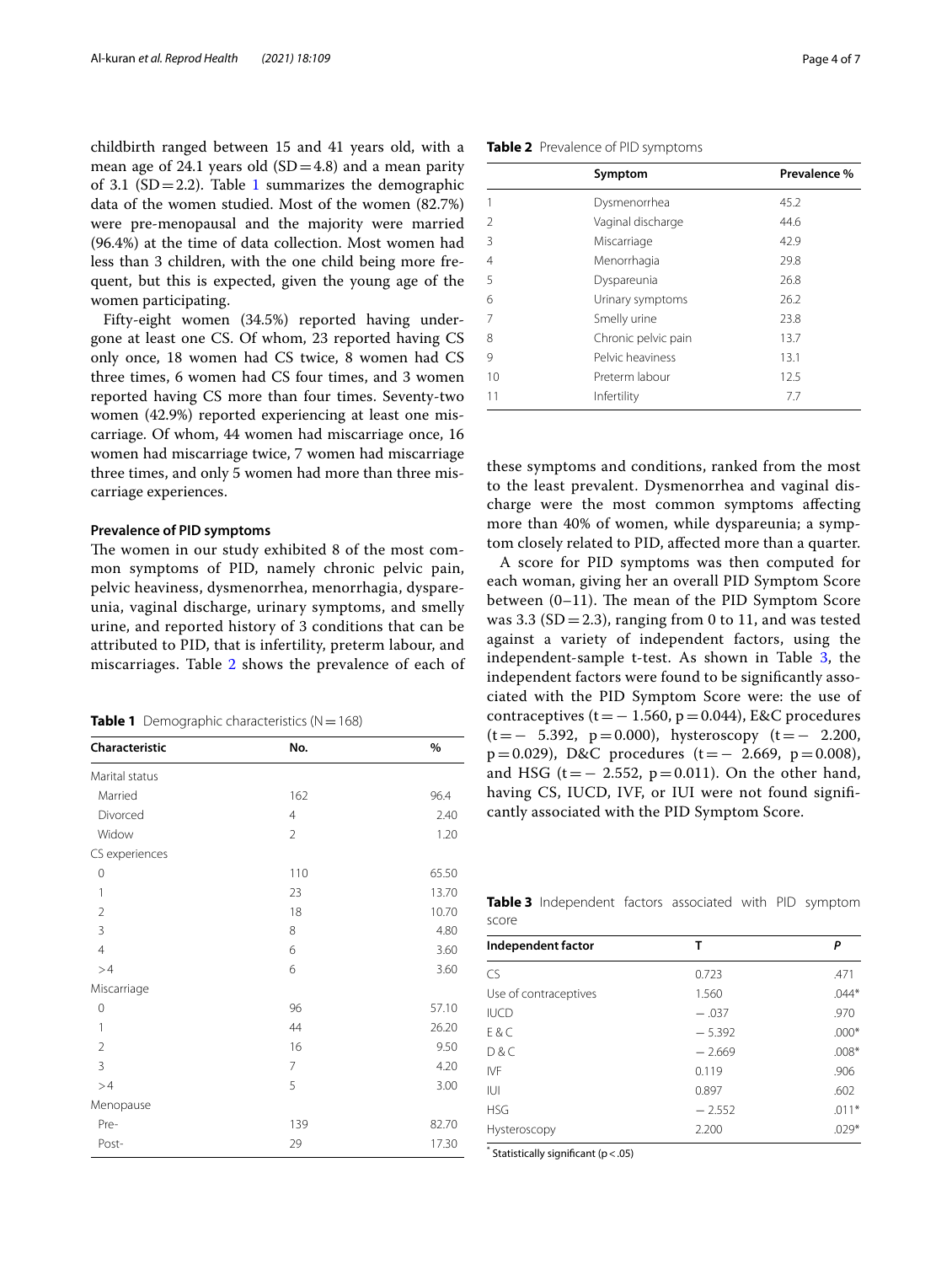#### **Determinants of PID symptoms**

Multiple linear regression was used to establish the social determinants of PID symptoms among Jordanian women. PID Symptom Score is a dependent variable, and the Parity, Use of Contraceptives, E&C, D&C, HSG, and Hysteroscopy are the independent predictors. ANOVA Regression F of 6.043 ( $p=0.000$ ) was significant for these variables. The model's  $R = 0.576$  and  $R^2 = 0.332$  indicate that the combination of these six independent predictors (Para, Use of Contraceptives, E&C, D&C, HSG, and Hysteroscopy) can explain approximately 33% of variance in PID symptoms among Jordanian women. Among the independent predictors, only E&C was found to have statistically signifcant association with the PID Symptom Score (Beta=0.0361, t=4.731, p=-0.000). The remaining predictors (Para, Use of Contraceptives, D&C, HSG and Hysteroscopy) did not associate signifcantly with PID Symptom Scoring. Table [4](#page-4-0) shows the standardized coefficient (Beta), t statistic, and p value for each of the independent predictors of this multiple linear regression model.

# **Discussion**

Nowadays, smart patient management is becoming increasingly important in health care. Several attempts have been undertaken, globally and in Jordan [\[22](#page-6-17)]. One way to be efficient in health care delivery is to understand and address the most important health issues. Pelvic Infammation Disease is obviously an underdiagnosed disease that silently plagues women, worldwide. The aim of this study is to contribute to the task of understanding PID in Jordan and assess the practices that contribute to its appearance.

We developed a PID symptom scoring system,, ranging from 0 to 11, coupled with a focused questionnaire, that assesses the PDI risk and shows signifcant association with possible causes of PID. These risk factors include the use of contraception and the insertion of medical instruments in the uterus (e.g. uterine evacuation, hysteroscopic procedures and hysterosalpingograms). Medical

<span id="page-4-0"></span>**Table 4** Multiple linear regression model of PID symptom score

| Predictor             | <b>Beta</b> | t     | р    |
|-----------------------|-------------|-------|------|
| Para                  | 0.020       | 0.245 | .807 |
| Use of contraceptives | 0.017       | 0.217 | .829 |
| E & C                 | 0.361       | 4.731 | .000 |
| D&C                   | 0.075       | 0.944 | .347 |
| <b>HSG</b>            | 0.119       | 1.553 | .122 |
| Hysteroscopy          | 0.077       | 0.998 | .320 |

Model's ANOVA regression F = 6.043, p = .000, R = .576, R<sup>2</sup> = .332 \*Statistically signifcant (p<.05)

instruments might introduce pathogens to the uterus [[23\]](#page-6-18), therefore intrauterine contraception devices (IUDs) have been implicated to PID development [\[24](#page-6-19)]. Oral/ hormonal contraceptive (OC), on the other hand, fail to prevent sexually transmitted infections and thus contribute to a higher PID risk [\[25\]](#page-6-20), although older reports suggested that OCs could protect against gonorrhoea and reduce PID by  $40\%$  [ $26$ ,  $27$ ]. Although condoms are clearly the best protective means to vaginal infection and thus to PID, only 15 (8.9%) of the women in our study reported using it and one third of those (5 cases) used it inconsistently, alternating it to other methods.

The use of condom is a controversial subject, by itself. A recent study in AIDS-infested Nairobi revealed that condom usage is frown upon by both Muslim and Catholic church leaders, as an indirect call for sexual promiscuity [\[28](#page-6-23)]. Another study on college students in Canada revealed that female condom carriers are still judged negatively [\[29](#page-6-24)], even by other females, suggesting that condom usage still relies on male's disposition. A recent study in Jordan about the contraceptions'use, as reported by women, showed that 38.3% did not use any kind of contraception and only 42.3% were using some medically approved method (pills, condoms). Some were also relying in non-approved methods (withdrawal and cycle timing). The majority of those using approved methods were educated, living in the urban areas, with those living in the south having the lower implementation rates. The Ministry of Health in Jordan has started rigorous family planning programs over the past 2 decades to reduce the fertility rate and to give access to them in rural areas, but no specialised plan to promote condoms over pills has been implemented to date [[30\]](#page-6-25).

Despite the fnding that pregnant women, in Amman Jordan, exhibit a high incidence of Group B Streptococcus colonization [[31\]](#page-6-26), previous reports on Chlamydia and Gonorrhoea prevalence in the general Jordanian population, found it was low [[17\]](#page-6-12), inferring a similarly low PID prevalence. This is also depicted by the fact that none of our participants was ever previously diagnosed with PID, refecting the local physicians' widespread notion that PID does not happen in sexually conservative societies. However, our study reveals that the PID-related condition and the frequency of PID symptoms are surprisingly high in our community, although these symptoms could be attributed to other pathologies. Nevertheless, PID is strongly suspected to the symptoms described, especially since frequent alternative aetiologies, such as endometriosis and pelvic pathologies, are not prevalent in the Jordan [\[30](#page-6-25)].

Our data also suggest that the women experienced mild chronic symptoms, suggesting that chronic or subclinical PID is more prevalent, while acute PID is rare, which is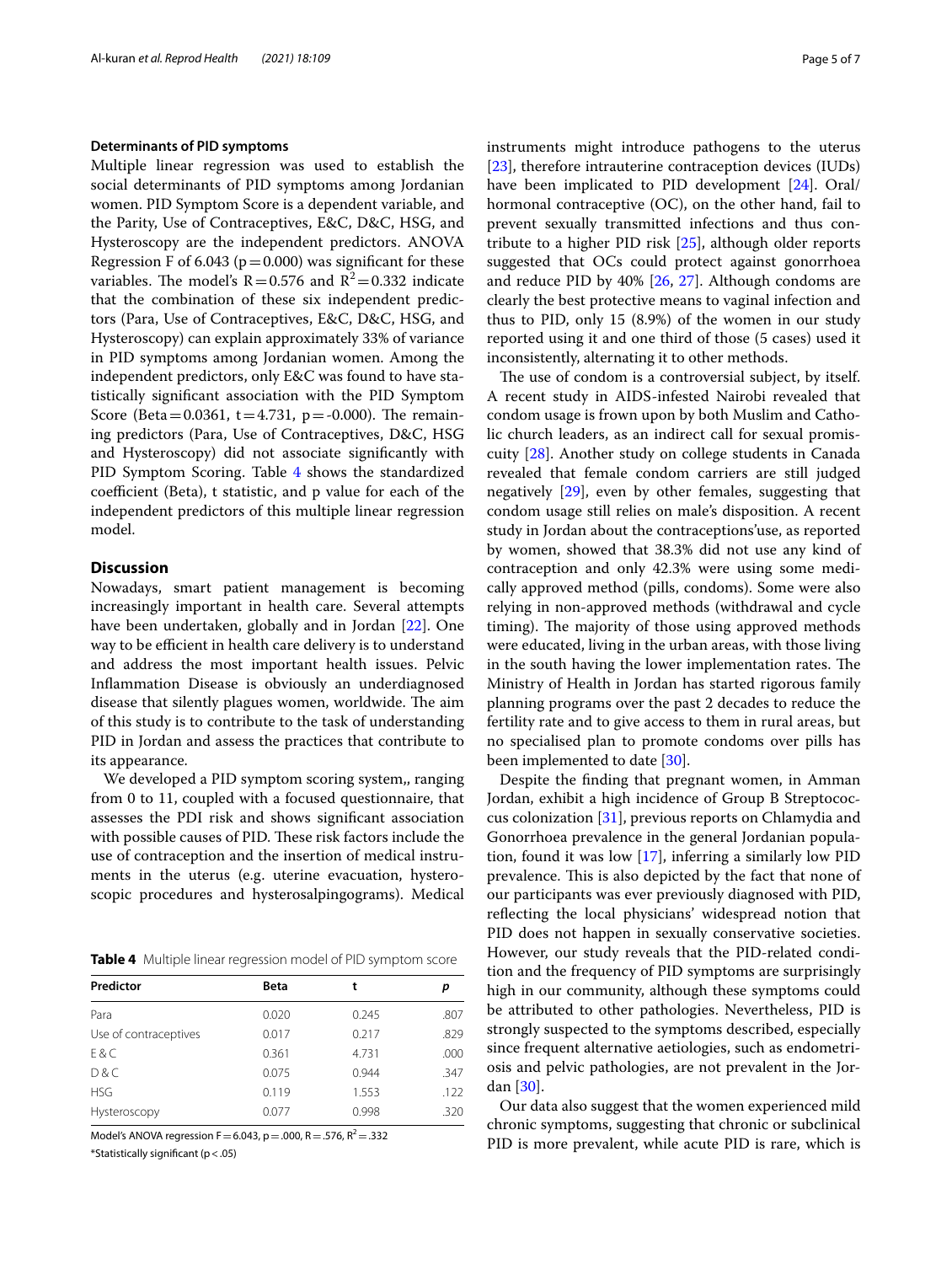consistent with the literature. However, the distribution of symptoms in relation to age and parity is diferent, because the literature states that younger women have higher PID prevalence [\[31](#page-6-26)], while in our study the symptoms are equally distributed among ages and parities, with no significant statistical. This observation clearly supports the notion of a diferent aetiology and pathophysiology. Our data predict that women with higher parity, who used contraceptives, underwent E&C, D&C, HSG, or Hysteroscopy are expected to score higher in the PID Symptom Score.

It is worth noting that women came to accept the disease discomfort as part of their life, not actually seeking treatment. This is a rather common pattern for this disease and largely contributes to its underreporting, and possibly could refect cultural beliefs. A report about foreign women in Sweden stated that the highest risks of PID were found among women from southern Europe, Eritrea/Ethiopia/Somalia, and other African countries, although Sweden offers publicly financed health care to all [[32\]](#page-6-27). A previous report, in Jordan, showed that women are not adequately aware of their healthcare. Almost half (47.2%) of health care workers did not know that a Pap test was freely available to them and only 26% of them knew the existence of an HPV-vaccine [\[33](#page-6-28)].

The main limitation of our study is the small number of participants and the centralised location which gives us only a glimpse of the national picture. Therefore, we need to expand our research to more centres across the country and poll more women with diferent societal backgrounds. We also have to include those in our statistical evaluation, if we are going to make a viable proposal to the Ministry of Health for nationwide use of this system.

In summary, PID is a potential health issue in Jordan and sexual transmitted diseases do not seem to be the main culprit, given the conservative society structure. Therefore, alternative aetiologies have to be thoroughly investigated and pathogen prevalence studies to be conducted. Our newly developed PID scoring system can provide useful insights and highlight high risk behaviours.

### **Conclusion**

Chronic/subacute PID is probably quite common in our population and has a wide age of distribution. Women who have high parity, use contraception, and those who underwent uterine instrumentation are at high risk. Though Jordan is a conservative society but PID should be considered whenever symptoms are suggestive.

The small number of participants may hamper the power of the study but refects, nevertheless, the size of our country. We understand that more rigorous sampling

is needed to validate our scoring system and assess more accurately the PID prevalence in Jordan.

### **Abbreviations**

PID: Pelvic infammatory disease; C/S: Caesarean section; D&C: Dilation and curettage; IVF: In vitro fertilization; ICSI: Intracytoplasmic sperm injection; HSG: Hysterosalpingography; IUCD: Intrauterine contraceptive device; OC: Oral contraceptive.

#### **Acknowledgements**

Not applicable.

#### **Authors' contributions**

OA produced the research subject, participated in the study design and did the writing up, LA helped in the design questionnaire and writing up, HD did the statistical analysis and analyzed the results, NA supervised data collection and helped in writing up and reviewed the paper, while the medical students; BA, AS, ZO, SaA, ShA, NaA, NoA and WA designed the questionnaire and collected the data. All authors read and approved the fnal manuscript.

#### **Funding**

The research was privately funded by the authors.

#### **Availability of data and materials**

The datasets used and/or analysed during the current study are available from the corresponding author on reasonable request.

#### **Declarations**

#### **Ethics approval and consent to participate**

This study was approved by the Ethical Review Committee (ERC) of the Faculty of Medicine at the University of Jordan and the Institutional Review Board (IRB) at Jordan University Hospital (822/2020/67). Data collection was conducted inside a private clinic room and the women were asked for consent to participate in the research, before gathering their data. Confdentiality of the data was assured, the study aim was explained, and participants signed the consent. The names and other identifers were covered and not divulged to researchers involved in the data analysis.

#### **Consent for publication**

Our manuscript does not contain any individual person's data in any form.

#### **Competing interests**

The authors declare that they have no competing interests.

#### **Author details**

<sup>1</sup> Obstetrics and Gynecology Department, School of Medicine, University of Jordan, Amman, Jordan. <sup>2</sup> Obstetrics and Gynecology Department, School of Medicine, Al-Balqa Applied University, Salt, Jordan. <sup>3</sup> Community Health Nursing Department, School of Nursing, The University of Jordan, Amman, Jordan. 4 School of Medicine, The University of Jordan, Amman, Jordan.

#### Received: 30 November 2020 Accepted: 11 May 2021 Published online: 28 May 2021

## **References**

- <span id="page-5-0"></span>1. D. Kumar, N. Singh. Evidence based clinical gynecology. JP Medical Ltd, 2017.
- <span id="page-5-1"></span>2. Ingerslev K, Hogdall E, Schnack TH, Skovrider-Ruminski W, Hogdall C, Blaakaer J. The potential role of infectious agents and pelvic infammatory disease in ovarian carcinogenesis. Infect Agents Cancer. 2017;12(1):25. [https://doi.org/10.1186/s13027-017-0134-9.](https://doi.org/10.1186/s13027-017-0134-9)
- <span id="page-5-2"></span>3. Naaz F, Khan N, Mastan A. Risk factors of pelvic infammatory disease: a prospective study. Int J Herbal Med. 2016;4(4):129–33.
- <span id="page-5-3"></span>4. Soper DE. Pelvic infammatory disease. Obstet Gynecol. 2010. [https://doi.](https://doi.org/10.1097/AOG.0b013e3181e92c54) [org/10.1097/AOG.0b013e3181e92c54](https://doi.org/10.1097/AOG.0b013e3181e92c54).